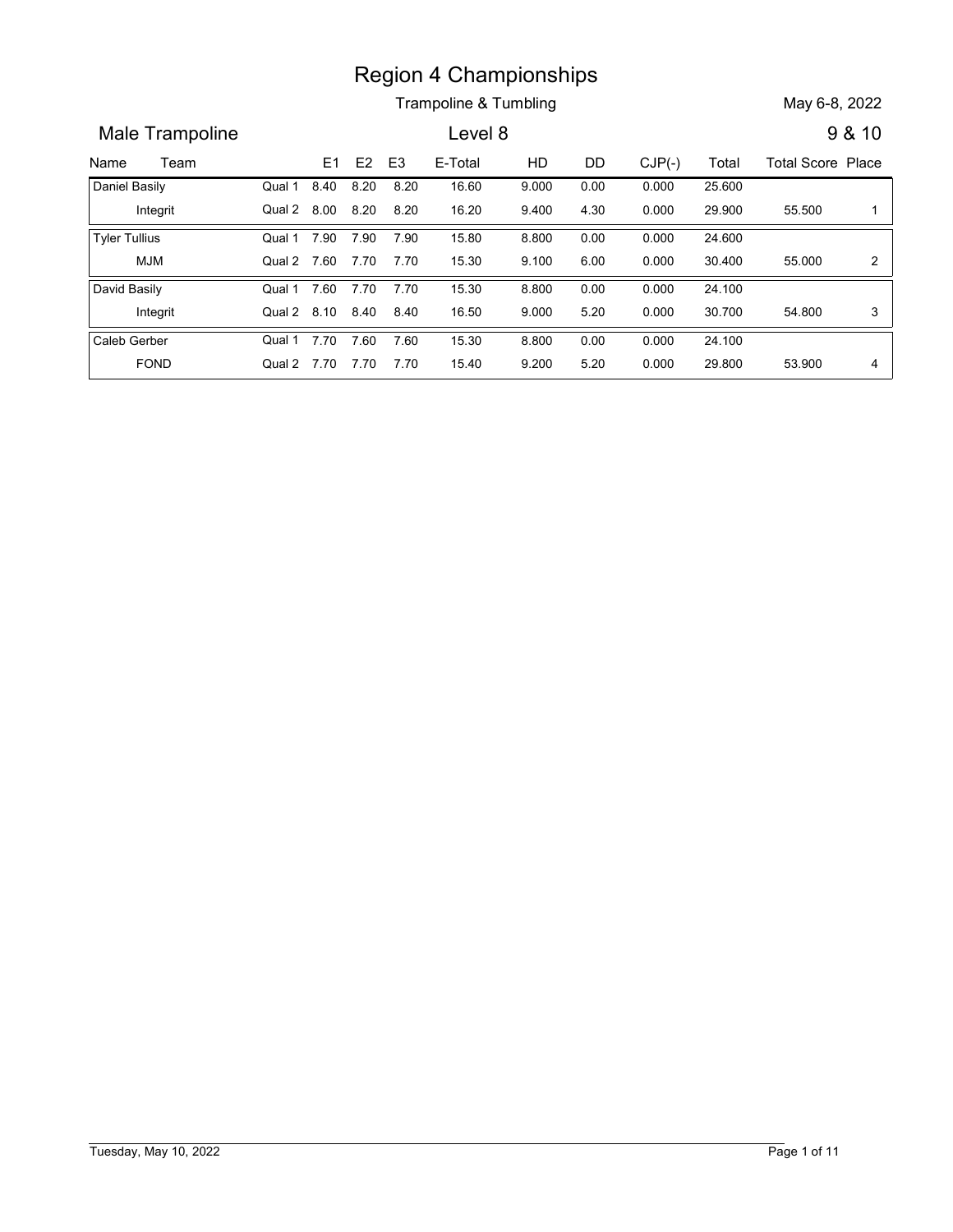Trampoline & Tumbling May 6-8, 2022

Name Team E1 E2 E3 E-Total HD DD CJP(-) Total Total Score Place<br>
Name Team E1 E2 E3 E-Total HD DD CJP(-) Total Total Score Place<br>
Name Team E1 E2 E3 E-Total HD DD CJP(-) Total Total Score Place<br>
Pentley Zillmer Qual 1 7.50 Male Trampoline **Level 8** 11 & 12 E3 E-Total HD DD CJP(-) Region 4 Championships<br>
Trampoline & Tumbling<br>
Level 8 11 &<br>
11 &<br>
17.50 8.00 8.00 15.50 9.400 0.00 0.000 24.900<br>
17.50 8.00 8.00 15.50 9.200 6.00 0.000 30.700 55.600<br>
17.30 7.80 7.80 15.10 9.300 0.00 0.000 30.700 55.600<br> DeVeau Qual 2 Bentley Zillmer **Qual 1 7.50** Region 4 Championships<br>
Trampoline & Tumbling<br>
Level 8<br>
E1 E2 E3 E-Total HD DD CJP(-) Total Total Score Place<br>
7.50 8.00 8.00 15.50 9.400 0.00 0.000 24.900<br>
7.50 7.60 7.60 7.50 15.10 9.300 0.00 0.000 30.700 55.600 1<br>
7.30 24.900 0.000 9.400 55.600 1 0.000 9.200 Qual 1 7.50 8.00 8.00 15.50 9.400 8.00 15.50 9.400 0.00 0.000 24.900 8.00 15.50 9.200 6.00 0.000 **Example 8 7.50 15.50 15.50 15.50 15.60** 16.00 16.00 16.50 17.50 17.50 17.50 17.50 17.50 17.50 17.50 17.50 17.50 17.50 17.50 17.50 17.50 17.50 17.50 17.50 17.50 17.50 17.50 17.50 17.50 17.50 17.50 17.50 17.50 17.50 17.50 1 Helix Cual 2 7.00 7.50 7.50 14.50 9.700 Grady Crane **Canadia Crane Cover 12 Crane Crane Crane Crane Crane 7 and 7 and 7 and 7 and 7 and 7 and 7 and 7 and 7 and 7 and 7 and 7 and 7 and 7 and 7 and 7 and 7 and 7 and 7 and 7 and 7 and 7 and 7 and 7 and 7 and 7 and Example 8.** Trampoline & Tumbling<br> **Example 8.** Tumbling<br> **Example 8.** Tumbling<br> **Example 8.** Tumbling<br> **Example 8.** Tumbling<br> **Example 8.** Tumbling<br> **Example 8.** Tumbling<br> **Example 8.** Tumbling<br> **Example 8.** Tumbling<br> **E** 24.400 0.000 9.300 54.600 2 9.700 6.00 0.000 30.200 54.600 2 | Qual 1 7.30 7.80 7.80 15.10 9.300 7.80 0.00 7.50 14.50 9.700 6.00 0.000 Region 4 Championships<br>
Trampoline & Tumbling<br>
Level 8<br>
11 &<br>
11 &<br>
17.50 8.00 8.00 15.50 9.400 0.00 0.000 24.900<br>
17.50 7.50 7.80 15.10 9.300 0.00 0.000 30.700 55.600<br>
17.90 7.50 7.50 15.10 9.300 0.00 0.000 30.200 54.600<br> FOND Qual 2 7.40 7.30 7.30 14.70 9.000 Zayne Roberts **Canada Company** Cual 1 7.50 7.50 7.50 **Example 6.** Tumbling<br> **EXECUTE:** Transposite 11 & 12<br> **EXECUTE:** EXECUTE: Total Transposite 12<br> **EXECUTE:** EXECUTE: Total Transposite 12<br> **EXECUTE:** Total Score Place<br> **EXECUTE:** Total Score Place<br> **F.50** 8.00 8.00 15.50 24.200 0.000 9.200 28.900 0.000 9.000 Qual 1 7.50 7.50 7.50 15.00 9.200 7.50 0.00 7.30 14.70 9.000 5.20 0.000 **Example 8.** Trampoline 8. Tumbling<br>
Level 8<br>
11.8.<br>
11.8.<br>
11.20 10.000 11.500 11.500 11.500 11.500 11.500 11.500 11.500 11.500 11.500 11.500 11.500 11.500 11.500 11.500 11.500 11.500 11.500 11.500 11.500 11.500 11.500 11 TCT Qual 2 Finn Morehead **Qual 1 7.20 6.90 6.90 14.10 Example 3 7.50 14.00**<br> **Example 3 7.50 6.00 6.00**<br> **Example 3 6.90**<br> **Example 3 6.90**<br> **Example 3 6.90**<br> **Example 3 6.90**<br> **Example 3 6.90**<br> **Example 3 6.90**<br> **Example 3 6.90**<br> **Example 3 6.90**<br> **Example 3 6.90**<br> **Example** 23.100 0.000 9.000 52.300 4 0.000 9.200 Qual 1 7.20 6.90 6.90 14.10 9.000  $6.90$   $14.10$   $9.000$   $0.00$   $0.000$   $23.100$ 6.90 14.10 9.200 5.90 0.000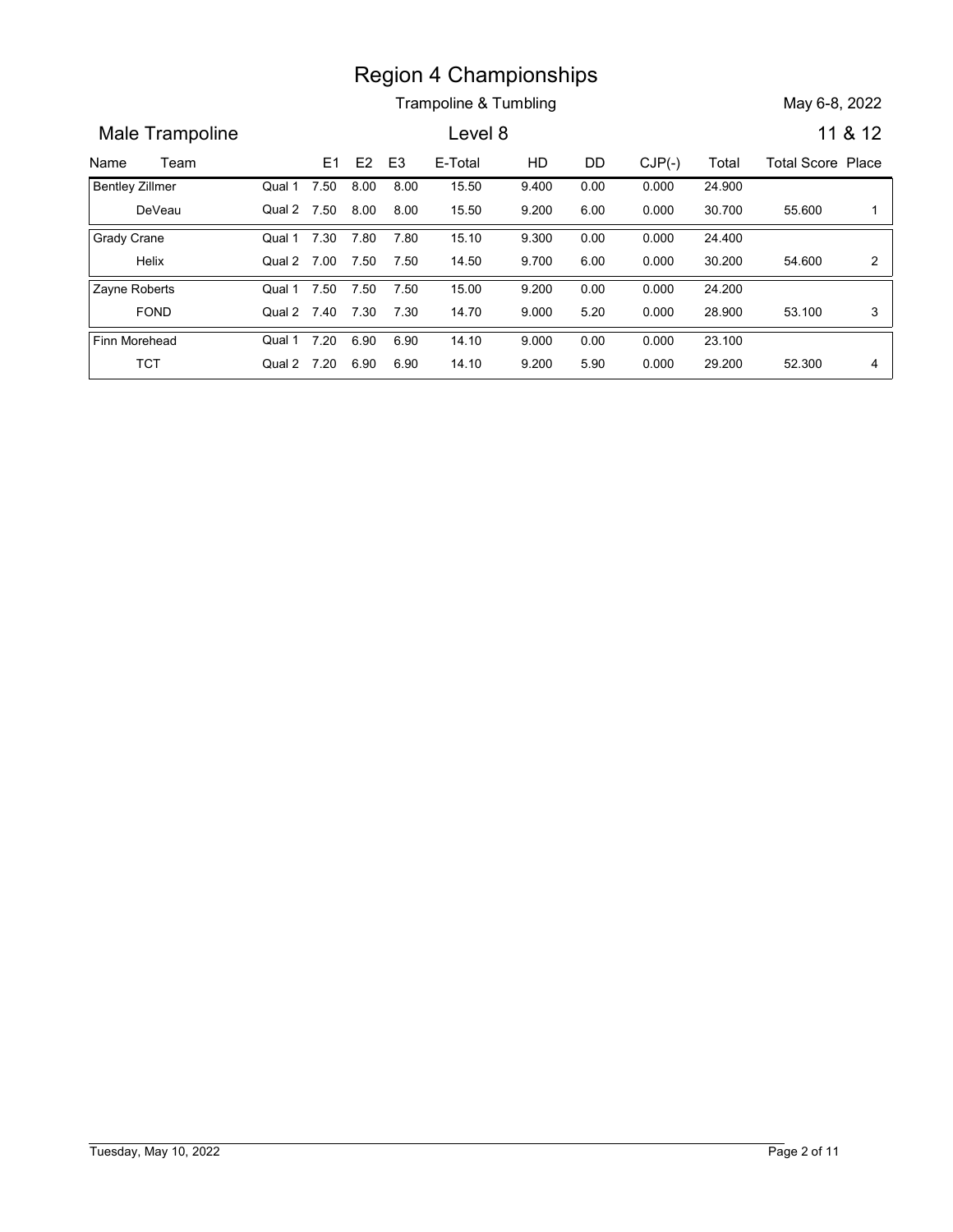|                          |                       |      |                |                | <b>Region 4 Championships</b> |                |              |                |                  |                          |                |
|--------------------------|-----------------------|------|----------------|----------------|-------------------------------|----------------|--------------|----------------|------------------|--------------------------|----------------|
|                          |                       |      |                |                | Trampoline & Tumbling         |                |              |                |                  | May 6-8, 2022            |                |
|                          |                       |      |                |                |                               |                |              |                |                  |                          |                |
| Male Trampoline          |                       |      |                |                | Level 8                       |                |              |                |                  |                          | 13 & 14        |
| Team<br>Name             |                       | E1   | E <sub>2</sub> | E <sub>3</sub> | E-Total                       | HD             | DD           | $CJP(-)$       | Total            | <b>Total Score Place</b> |                |
| Luke Shaffer<br>Gleasons | Qual 1<br>Qual 2 7.70 | 7.60 | 7.90<br>7.80   | 7.90<br>7.80   | 15.50<br>15.50                | 9.300<br>9.100 | 0.00<br>5.40 | 0.000<br>0.000 | 24.800<br>30.000 | 54.800                   | -1             |
|                          | Qual 1                | 7.40 | 7.70           | 7.70           |                               |                |              |                |                  |                          |                |
| Keiler Leinen<br>MandM   | Qual 2 7.70           |      | 7.60           | 7.60           | 15.10<br>15.30                | 9.600<br>9.600 | 0.00<br>5.00 | 0.000<br>0.000 | 24.700<br>29.900 | 54.600                   | $\overline{a}$ |
| Oscar Binkowski          | Qual 1                | 7.40 | 7.20           | 7.20           | 14.60                         | 9.700          | 0.00         | 0.000          | 24.300           |                          |                |
| <b>ESCX</b>              | Qual 2 7.60           |      | 7.30           | 7.30           | 14.90                         | 9.900          | 4.70         | 0.000          | 29.500           | 53.800                   | 3              |
| Peter Zink               | Qual 1                | 7.40 | 7.20           | 7.20           | 14.60                         | 9.200          | 0.00         | 0.000          | 23.800           |                          |                |
| Integrit                 | Qual 2 7.80           |      | 7.60           | 7.60           | 15.40                         | 9.500          | 5.00         | 0.000          | 29.900           | 53.700                   | 4              |
| Cruz Tucker              | Qual 1                | 7.30 | 7.00           | 7.00           | 14.30                         | 9.400          | 0.00         | 0.000          | 23.700           |                          |                |
| HighEne                  | Qual 2 7.20           |      | 6.90           | 6.90           | 14.10                         | 9.700          | 5.90         | 0.000          | 29.700           | 53.400                   | 5              |
| Ryan Sprague             | Qual 1                | 7.20 | 7.20           | 7.20           | 14.40                         | 9.500          | 0.00         | 0.000          | 23.900           |                          |                |
| Helix                    | Qual 2 7.20 6.80 6.80 |      |                |                | 14.00                         | 9.600          | 5.30         | 0.000          | 28.900           | 52.800                   | 6              |
| Trey Amwoza              | Qual 1 7.00 7.30      |      |                | 7.30           | 14.30                         | 9.400          | 0.00         | 0.000          | 23.700           |                          |                |
| <b>DUPG</b>              | Qual 2 2.90 2.90 2.90 |      |                |                | 5.80                          | 3.700          | 2.40         | 0.000          | 11.900           | 35.600                   | $\overline{7}$ |
| Adrian Geiger            | Qual 1 8.00 7.60 7.60 |      |                |                | 15.60                         | 9.400          | 0.00         | 0.000          | 25.000           |                          |                |
| <b>MJM</b>               | Qual 2 2.10 2.10 2.10 |      |                |                | 4.20                          | 2.600          | 1.50         | 0.000          | 8.300            | 33.300                   | 8              |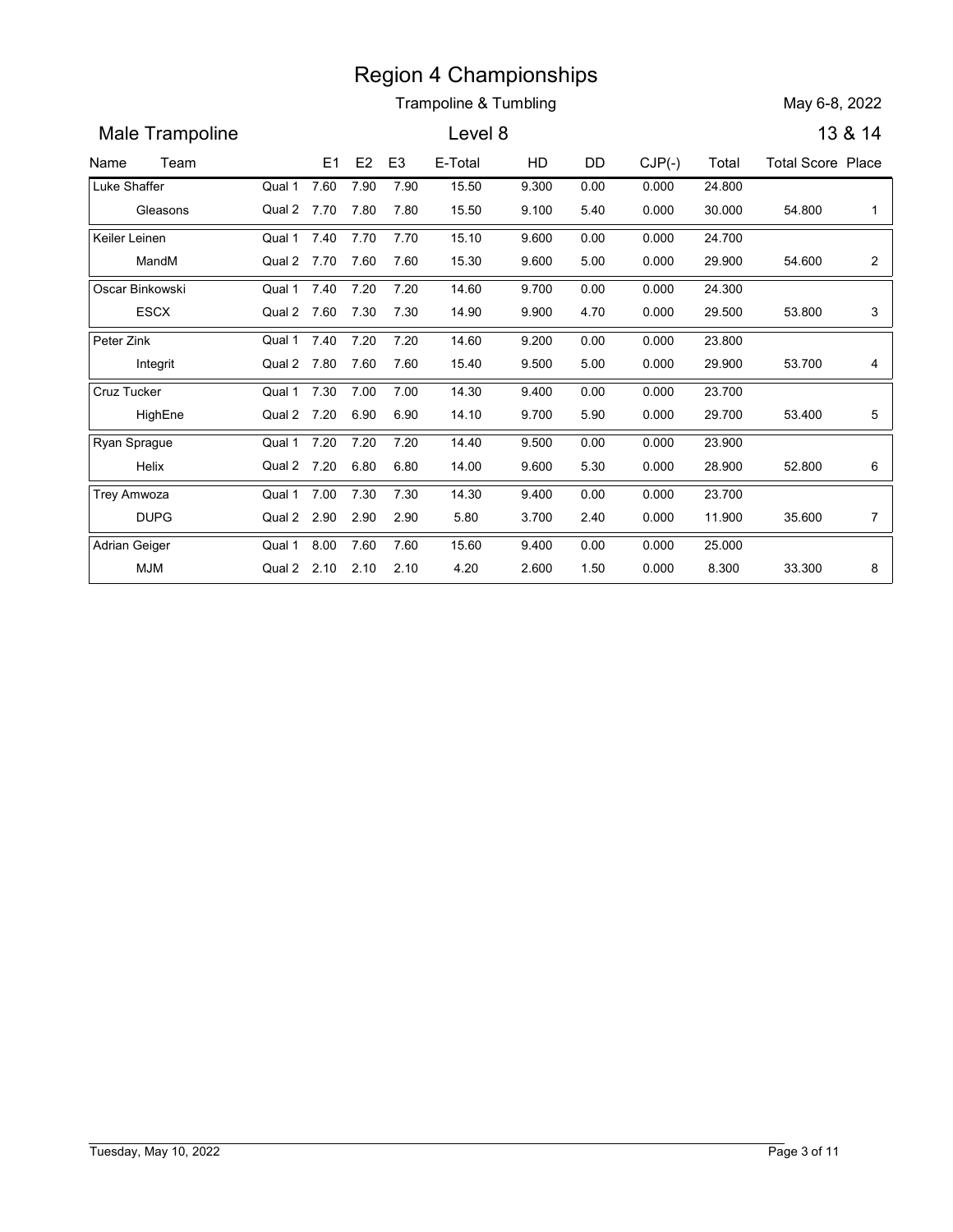|                              |                       |            |            |                        | <b>Region 4 Championships</b> |             |            |                   |                 |                          |                |
|------------------------------|-----------------------|------------|------------|------------------------|-------------------------------|-------------|------------|-------------------|-----------------|--------------------------|----------------|
|                              |                       |            |            |                        | Trampoline & Tumbling         |             |            |                   |                 | May 6-8, 2022            |                |
| Male Trampoline              |                       |            |            |                        | Level 8                       |             |            |                   |                 | 15 & Over                |                |
|                              |                       |            |            |                        |                               |             |            |                   |                 |                          |                |
| Team<br>Name<br>Cooper Tolin | Qual 1                | E1<br>7.90 | E2<br>7.40 | E <sub>3</sub><br>7.40 | E-Total<br>15.33              | HD<br>9.600 | DD<br>0.00 | $CJP(-)$<br>0.000 | Total<br>24.933 | <b>Total Score Place</b> |                |
| LGA                          | Qual 2 7.40           |            | 7.60       | 7.60                   | 15.20                         | 9.400       | 5.70       | 0.000             | 30.300          | 55.233                   | $\mathbf{1}$   |
| Anton Yakunin                | Qual 1                | 7.00       | 7.50       | 7.50                   | 14.67                         | 9.500       | 0.00       | 0.000             | 24.167          |                          |                |
| <b>IGN</b>                   | Qual 2 7.60           |            | 7.20       | 7.20                   | 14.93                         | 9.800       | 5.90       | 0.000             | 30.633          | 54.800                   | $\overline{c}$ |
| Pierce Madden                | Qual 1                | 7.90       | 7.50       | 7.50                   | 15.13                         | 9.400       | 0.00       | 0.000             | 24.533          |                          |                |
| Skywalk                      | Qual 2 7.40           |            | 6.90       | 6.90                   | 14.40                         | 9.400       | 6.00       | 0.000             | 29.800          | 54.333                   | 3              |
| Benjamin Smith               | Qual 1                | 7.50       | 7.60       | 7.60                   | 15.40                         | 9.400       | 0.00       | 0.000             | 24.800          |                          |                |
| DeVeau                       | Qual 2 7.30           |            | 7.00       | 7.00                   | 14.33                         | 9.200       | 5.90       | 0.000             | 29.433          | 54.233                   | 4              |
| Alex Brey                    | Qual 1                | 6.90       | 7.00       | 7.00                   | 13.93                         | 9.500       | 0.00       | 0.000             | 23.433          |                          |                |
| <b>SPARK</b>                 | Qual 2 7.20           |            | 7.10       | 7.10                   | 14.40                         | 9.400       | 5.90       | 0.000             | 29.700          | 53.133                   | 5              |
| Alex Hager                   | Qual 1                | 7.30       | 7.70       | 7.70                   | 15.00                         | 9.400       | 0.00       | 0.000             | 24.400          |                          |                |
| FlipTop                      | Qual 2 7.40 7.80 7.80 |            |            |                        | 15.00                         | 9.500       | 4.20       | 0.000             | 28.700          | 53.100                   | 6              |
| <b>Bradley Thomas</b>        | Qual 1 7.00 7.20      |            |            | 7.20                   | 14.40                         | 9.600       | 0.00       | 0.000             | 24.000          |                          |                |
| PridelL                      | Qual 2 6.80 6.90      |            |            | 6.90                   | 13.87                         | 8.900       | 5.10       | 0.000             | 27.867          | 51.867                   | $\overline{7}$ |
| Ethan Eblen                  | Qual 1 7.30 7.00      |            |            | 7.00                   | 14.47                         | 8.900       | 0.00       | 0.000             | 23.367          |                          |                |
| SPARK                        | Qual 2 6.90 6.70 6.70 |            |            |                        | 13.60                         | 8.000       | 5.00       | 0.000             | 26.600          | 49.967                   | 8              |
| Caleb Egarta                 | Qual 1 5.00 5.20      |            |            | 5.20                   | 10.20                         | 6.500       | 0.00       | 0.000             | 16.700          |                          |                |
| Hi-Flyer                     | Qual 2 7.30 7.50 7.50 |            |            |                        | 14.67                         | 9.300       | 5.00       | 0.000             | 28.967          | 45.667                   | 9              |
| Tad Counton                  | Qual 1 0.00 0.00      |            |            | 0.00                   | 0.00                          | 0.000       | 0.00       | 0.000             | 0.000           |                          |                |
| PridelL                      | Qual 2  0.00  0.00    |            |            | 0.00                   | 0.00                          | 0.000       | 0.00       | 0.000             | 0.000           | 0.000                    | 10             |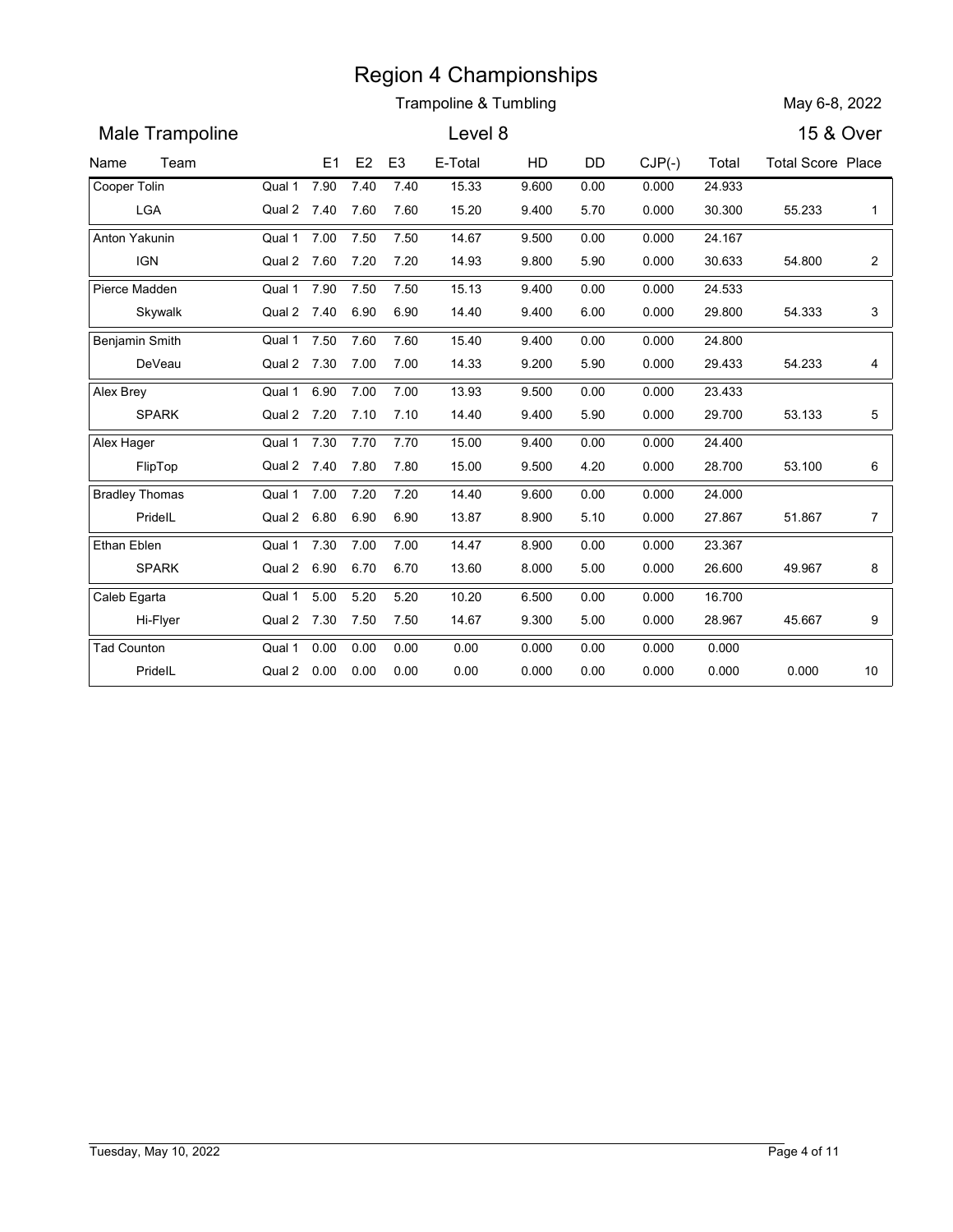|                    |             |      |                | <b>Region 4 Championships</b> |       |      |          |        |                          |         |
|--------------------|-------------|------|----------------|-------------------------------|-------|------|----------|--------|--------------------------|---------|
|                    |             |      |                | Trampoline & Tumbling         |       |      |          |        | May 6-8, 2022            |         |
| Male Trampoline    |             |      |                | Level 9                       |       |      |          |        |                          | 11 & 12 |
| Team<br>Name       | E1          | E2   | E <sub>3</sub> | E-Total                       | HD    | DD   | $CJP(-)$ | Total  | <b>Total Score Place</b> |         |
| Niklas Ehrentreich | Qual 1 7.00 | 7.50 | 7.50           | 14.50                         | 9.500 | 0.00 | 0.000    | 24.000 |                          |         |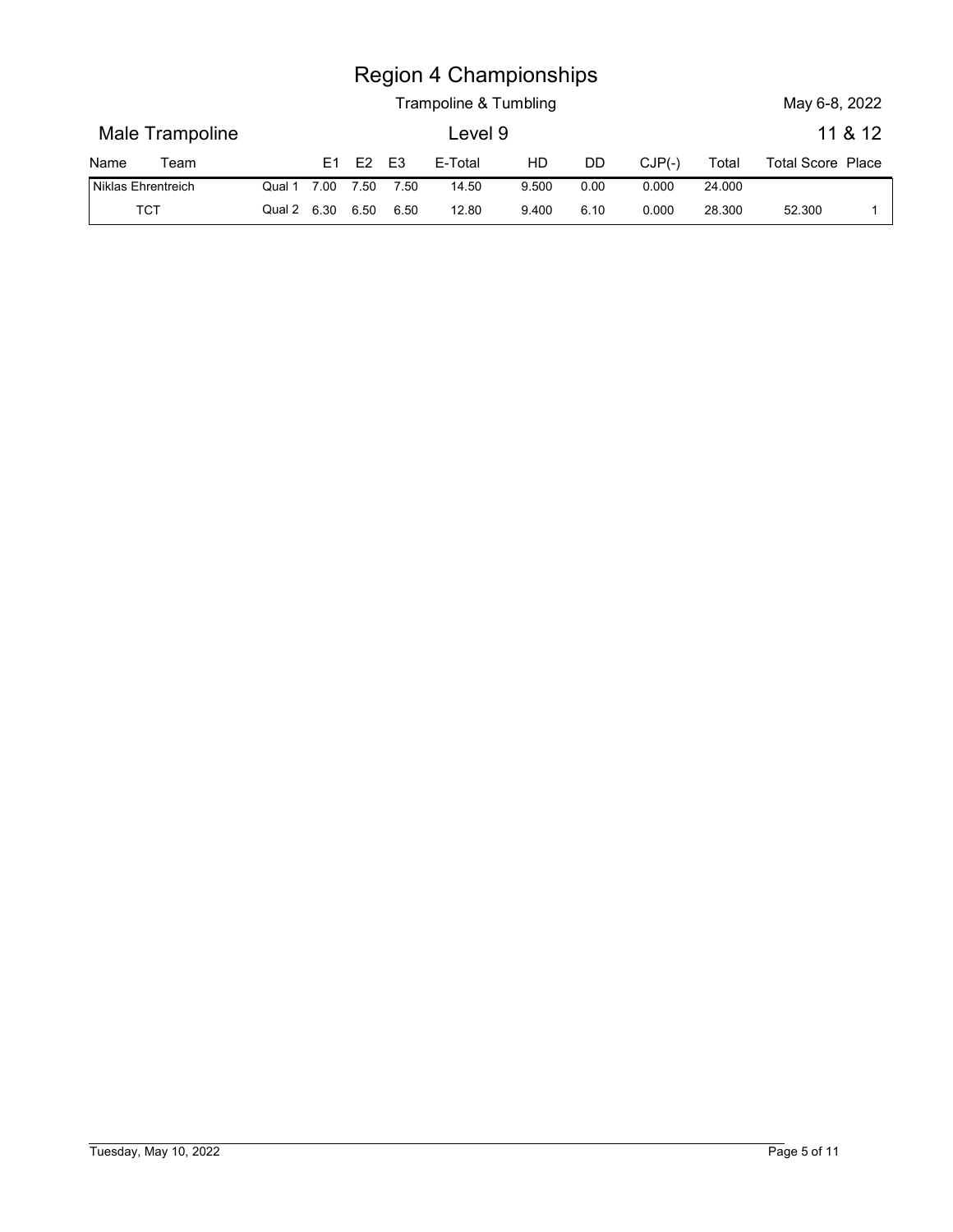|                        |                 |             |                |      |                | <b>Region 4 Championships</b><br>Trampoline & Tumbling |       |      |          |        | May 6-8, 2022            |         |
|------------------------|-----------------|-------------|----------------|------|----------------|--------------------------------------------------------|-------|------|----------|--------|--------------------------|---------|
|                        | Male Trampoline |             |                |      |                | Level 9                                                |       |      |          |        |                          | 13 & 14 |
|                        | Team            |             | E <sub>1</sub> | E2   | E <sub>3</sub> | E-Total                                                | HD    | DD   | $CJP(-)$ | Total  | <b>Total Score Place</b> |         |
| Name<br>Jacob Marshall |                 | Qual 1 7.20 |                | 7.40 | 7.40           | 14.60                                                  | 9.200 | 0.00 | 0.000    | 23.800 |                          |         |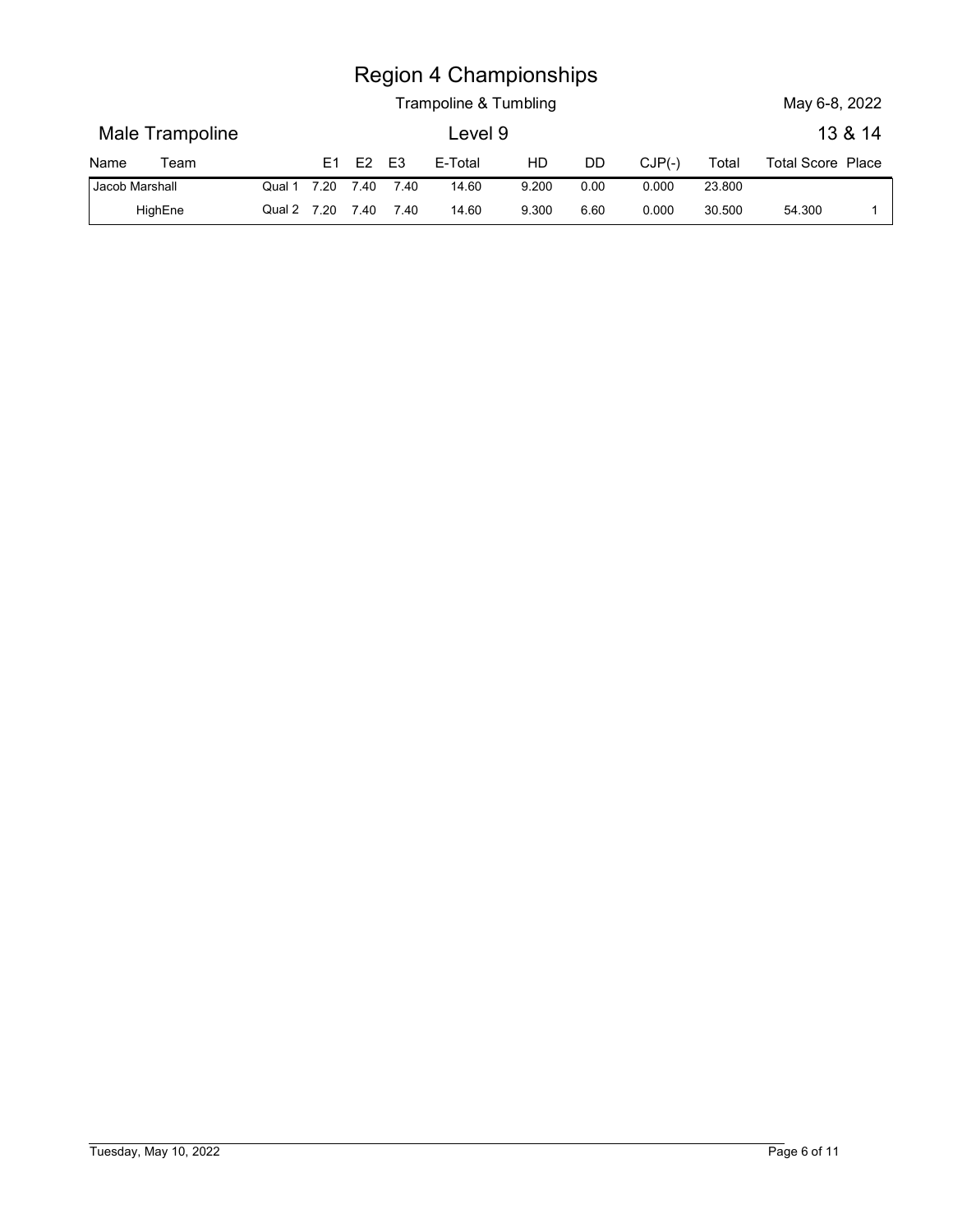Trampoline & Tumbling May 6-8, 2022

Name Team E1 E2 E3 E-Total HD DD CJP(-) Total Total Score Place<br>
Name Team E1 E2 E3 E-Total HD DD CJP(-) Total Total Score Place<br>
Name Team E1 E2 E3 E-Total HD DD CJP(-) Total Total Score Place<br>
Ian Miller<br>
STLE Qual 2 7.5 Male Trampoline **Level 9** 15 & Over E3 E-Total HD DD CJP(-) Region 4 Championships<br>
Trampoline & Tumbling<br>
Level 9<br>
8.30 8.30 8.30 16.67 9.600 0.00 0.000 26.267<br>
8.30 8.30 7.80 7.80 16.67 9.600 0.00 0.000 26.267<br>
8.60 8.60 8.60 17.33 9.400 0.00 0.000 31.933 58.200<br>
8.60 8.60 8.60 1 STLE Qual 2 Ian Miller **Canadian Cover 12 Cover 12 A** Cover 12 A 20 Region 4 Championships<br>
Trampoline & Tumbling<br>
Level 9<br>
15 & Over<br>
15 & Over<br>
15 & Over<br>
15 & Over<br>
15 & Over<br>
15 & Over<br>
16.50 17.50 17.80 18.30 16.67 18.00 0.00 0.00 0.000 26.267<br>
18.60 8.60 8.60 17.33 18.400 0.00 0.000 26.267 0.000 9.600 58.200 1 0.000 9.300 Qual 1 8.30 8.30 8.30 16.67 9.600 8.30 0.00 7.80 15.53 9.300 7.10 0.000 **Example 8. Transpoint 8. Transpoint 8. Transpoint 8. Transpoint 8. Transpoint 8. Transpoint 8. Solenois 19.60**<br> **E1 E2 E3 E-Total HD DD CJP(-)** Total Total Score Plans 8.30 8.30 8.30 16.67 9.600 0.00 0.000 26.267<br> **E1 E2** MJM Qual 2 Andrew Geiger **Canada Communication** Qual 1 8.60 **Example 8.** Trampoline & Tumbling<br> **Example 8.** Tumbling<br> **Example 8.** Tumbling<br> **Example 8.** Tumbling<br> **Example 8.** Tumbling<br> **Example 8.** Tumbling<br> **Example 8.** Tumbling<br> **Example 8.** Tumbling<br> **Example 8.** Tumbling<br> **E** 26.733 0.000 9.400 31.200 0.000 8.900 Qual 1 8.60 8.60 8.60 17.33 9.400 8.60 17.33 9.400 0.00 0.000 26.733 7.70 15.40 8.900 6.90 0.000 Region 4 Championships<br>
Trampoline & Tumbling<br>
Level 9<br>
E1 E2 E3 E-Total HD DD CJP(-) Total Total Score Pl:<br>
8.30 8.30 8.30 16.67 9.600 0.00 0.000 26.287<br>
7.50 7.80 7.80 17.33 9.400 0.00 0.000 31.933 58.200<br>
8.60 8.60 8.60 Helix Cual 2 7.00 7.40 7.40 14.67 9.300 Kian Zustiak **Region 4 Championships**<br>
Trampoline & Tumbling<br>
Level 9<br> **E1 E2 E3 E-Total HD DD CJP(-)** Total Total Score Place<br> **E30 8.30 8.30 16.67 9.600 0.00 0.000 26.267**<br> **7.50 7.80 7.80 15.53 9.300 7.10 0.000 26.267**<br> **7.60 8.60 8** 25.867 0.000 9.800 56.933 3 0.000 9.300 Qual 1 7.80 8.30 8.30 16.07 9.800 8.30 0.00 7.40 14.67 9.300 7.10 0.000 7.60 7.70 15.27 SPARK Qual 2 7.50 7.70 7.70 15.47 9.400 Brandon Anderson Qual 1 7.60 7.70 7.70 15.27 **Example 3 7.50 7.60**<br> **Example 3 7.50 7.60**<br> **Example 3 7.50 7.60**<br> **Example 3 8.430 16.67**<br> **Example 3 8.430 16.67**<br> **Example 3 8.440 16.67**<br> **Example 3 8.60**<br> **Example 3 8.60**<br> **Example 3 8.60**<br> **Example 3 8.60**<br> **Examp** 24.467 0.000 9.200 31.967 0.000 9.400 Qual 1 7.60 7.70 7.70 15.27 9.200 7.70 0.00 7.70 15.47 9.400 7.10 0.000 **Example 8. Tumbling**<br> **Example 8. Tumbling**<br> **Example 8. Tumbling**<br> **Example 8. Tumbling**<br> **Example 8. Tumbling**<br> **Example 8. Tumbling**<br> **Example 8. Tumbling**<br> **Example 8. Tumbling**<br> **Example 8. Tumbling**<br> **Example 8. Tum** TCT Qual 2 Thomas Mischke Region 4 Championships<br>
Trampoline & Tumbling<br>
Level 9<br>
15 & Over<br>
E1 E2 E3 E-Total HD DD CJP(-) Total Total Score Place<br>
8.30 8.30 8.30 6.80 6.67 9.600 0.00 0.000 28.287<br>
7.50 7.80 7.80 15.53 9.300 7.10 0.000 31.303 68.20 24.400 0.000 9.000 54.533 5  $9.400$   $6.40$   $0.000$   $30.133$   $54.533$   $5$ Qual 1 7.60 7.80 7.80 15.40 9.000 7.80 15.40 9.000 0.00 0.000 24.400 7.00 14.33 9.400 6.40 0.000 7.40 7.40 14.47 TCT Qual 2 Josh Blomgren **Region 4 Championships**<br> **Example 8 Tumbling**<br> **Evel 9**<br> **EVEL 9**<br> **EVEL 9**<br> **EVEL 9**<br> **EVEL 9**<br> **EVEL 9**<br> **EVEL 9**<br> **EVEL 9**<br> **EVEL 9**<br> **EVEL 9**<br> **EVEL 9**<br> **EVEL 9**<br> **EVEL 9**<br> **EVEL 9**<br> **EVEL 9**<br> **EVEL 9**<br> **EVEL 9**<br> **EVE** 23.867 0.000 9.400 9.200 7.10 0.000 30.300 54.167 6 | Qual 1 7.40 7.40 7.40 14.47 9.400 7.40 14.47 9.400 0.00 0.000 23.867 7.00 14.00 9.200 7.10 0.000 7.20 7.60 14.73 TCT Qual 2 Alex Franson **Canada Contract Contract Contract Contract Contract Contract Contract Contract Contract Contract Contract Contract Contract Contract Contract Contract Contract Contract Contract Contract Contract Contract Con EVELO SEXEL AND DO CUP(-1)** Total Total Score Place<br> **EVELO 15 & OVer**<br> **EVELO 15 & OVer**<br> **EXEL AND 12.56** 12.560 10.00 10.00 26.267<br> **EXEL AND 14.567** 9.600 10.00 10.000 26.733 7.50 7.70 15.40 8.900 6.90 10.000 26.733 24.133 0.000 9.400 28.433 0.000 9.000 Qual 1 7.20 7.60 7.60 14.73 9.400 7.60 14.73 9.400 0.00 0.000 24.133 6.20 12.33 9.000 7.10 0.000 E1 E2 E3 E-Total HD DD CJP(-) Total Total Score Pi<br>
8.30 8.30 8.30 16.67 9.600 0.00 0.000 26.267<br>
7.50 7.80 7.80 16.53 9.300 7.10 0.000 31.933 58.200<br>
8.60 8.60 8.60 17.33 9.400 0.00 0.000 26.733<br>
7.50 7.70 7.70 15.40 8.9 DUPG Qual 2 Andrew Kammerzell **Canada Canada Andrew Kammerzell** Qual 1 7.80  $\frac{6.80}{6.80}$  6.80 6.80 16.82 6.90 0.00 0.000 2.8.75<br>  $\frac{6.80}{6.80}$  6.80 6.80 16.7 9.800 0.000 0.000 2.8.753 5.6200 1<br>  $\frac{6.80}{6.80}$  6.80 6.80 17.33 9.400 0.00 0.000 26.733 2<br>  $\frac{7.50}{7.70}$  7.70 15.40 8.90 6.90 0. 24.033 0.000 9.100 52.567 8 0.000 9.000 Qual 1 7.80 7.50 7.50 14.93 9.100 7.50 14.93 9.100 0.00 0.000 24.033 6.90 13.93 9.000 5.60 0.000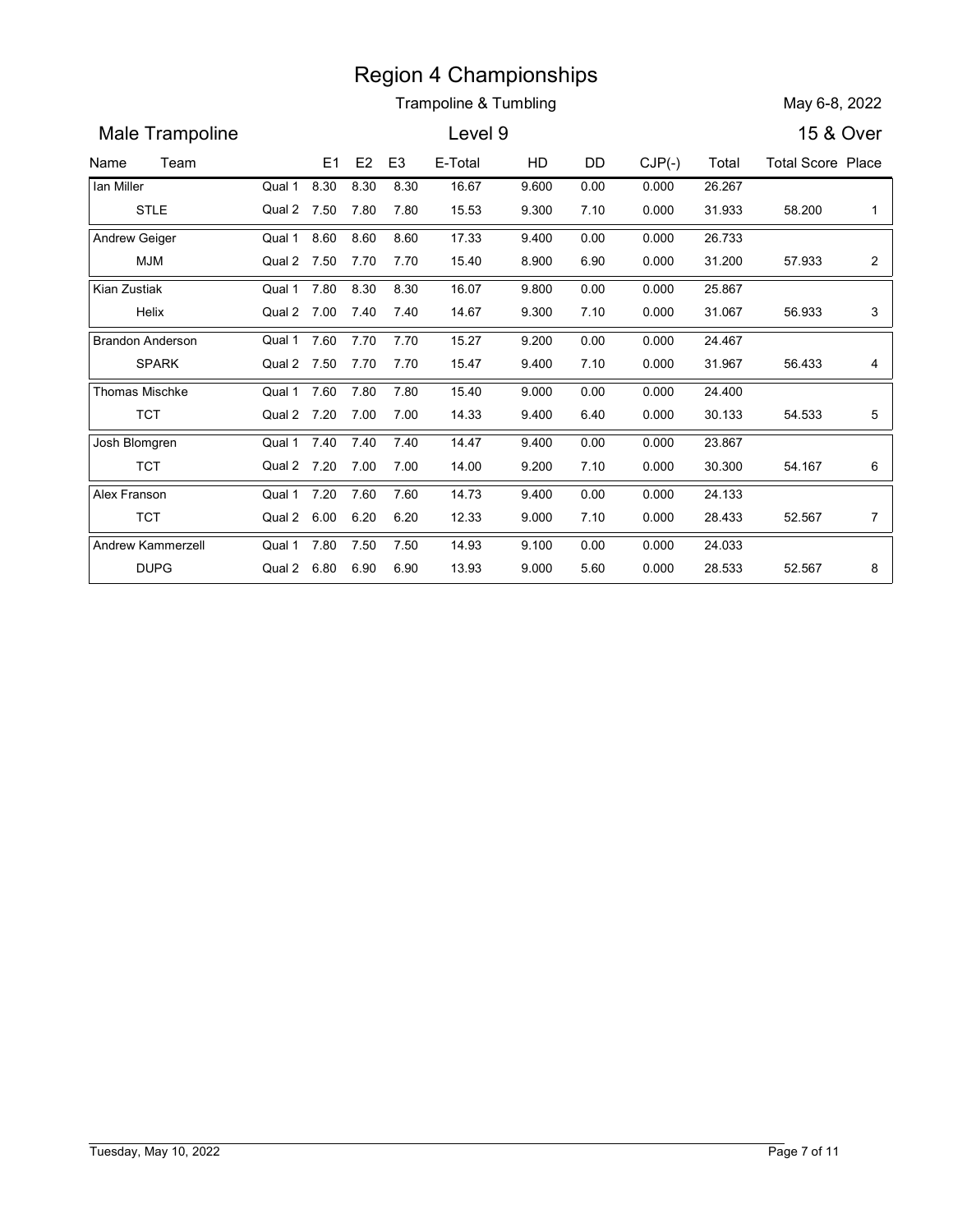Trampoline & Tumbling May 6-8, 2022

Name Team E1 E2 E3 E-Total HD DD CJP(-) Total Total Score Place<br>
Name Team E1 E2 E3 E-Total HD DD CJP(-) Total Total Score Place<br>
Nason Sargel Qual 1 8.50 8.10 8.10 16.27 9.200 0.00 0.000 38.541<br>
Integrit Qual 2 7.90 7.50 Male Trampoline **Lexel 10** 13 & 14 E3 E-Total HD DD CJP(-) Region 4 Championships<br>
Trampoline & Tumbling<br>
Level 10<br>
13 &<br>
E1 E2 E3 E-Total HD DD CJP(-) Total Total Score Pla<br>
8.50 8.10 8.10 16.27 9.200 0.00 0.000 38.541<br>
7.90 7.50 7.50 14.60 9.700 7.80 0.000 46.416 84.957<br>
7.30 7. Integrit Qual 2 7.90 7.50 7.50 15.20 9.700 Mason Sargel Region 4 Championships<br>
Trampoline & Tumbling<br>
Level 10 13 & 14<br>
E1 E2 E3 E-Total HD DD CJP(-) Total Total Score Place<br>
8.50 8.10 8.10 16.27 9.200 0.00 0.000 38.541<br>
7.90 7.50 7.50 15.20 9.700 7.80 0.000 46.416 84.957 1<br>
7 38.541 0.000 9.200 84.957 1 9.700 7.80 0.000 46.416 84.957 1 | Qual 1 8.50 8.10 8.10 16.27 9.200  $8.10$   $16.27$   $9.200$   $0.00$   $0.000$   $38.541$ 7.50 15.20 9.700 7.80 0.000 **Example 8 7.30**<br> **E1 E2 E3 E-Total HD DD CJP(-)** Total Total Score Plannel Section 113 &<br> **E1 E2 E3 E-Total HD DD CJP(-)** Total Total Score Plannel Section 16.27 9.200 0.00 0.000 38.541<br> **E1 E2 E3 E-Total HD DD CJP(-)** To TwistSta Qual 2 Kanye Rodgers **Canada Company** Cual 1 7.30 7.50 7.50 Region 4 Championships<br>
Trampoline & Tumbling<br>
Level 10<br>
E1 E2 E3 E-Total HD DD CJP(-) Total Total Score Place<br>
8.50 8.10 8.10 16.27 9.200 0.00 0.000 38.541<br>
7.90 7.50 7.50 15.20 9.700 7.80 0.000 46.416 84.957 1<br>
7.30 7.50 36.345 0.000 9.100 78.949 2 0.000 8.900 Qual 1 7.30 7.50 7.50 14.60 9.100 7.50 14.60 9.100 0.00 0.000 36.345 6.30 12.40 8.900 8.40 0.000 Region 4 Championships<br>
Trampoline & Tumbling<br>
E1 E2 E3 E-Total HD DD CJP(-) Total Total Score Pl:<br>
8.50 8.10 8.10 16.27 9.200 0.00 0.000 38.541<br>
7.90 7.50 7.50 15.20 9.700 7.80 0.000 46.416 84.957<br>
7.30 7.50 7.50 14.60 9. FOND Qual 2 5.70 5.70 5.70 11.07 7.500 Sammy Young Region 4 Championships<br>
Trampoline & Tumbling<br>
Level 10<br>
E1 E2 E3 E-Total HD DD CJP(-) Total Total Score Place<br>
8.50 8.10 8.10 16.27 9.200 0.00 0.000 38.541<br>
7.90 7.50 7.50 14.60 9.100 0.00 0.000 46.416 84.957 1<br>
7.30 7.50 37.350 0.000 9.200 74.773 3 7.500 7.60 0.000 37.423 74.773 3 | Qual 1 7.30 7.30 7.30 14.33 9.200 7.30 0.00 5.70 11.07 7.500 7.60 0.000 **Example 8 71**<br> **Example 8 71**<br> **Example 8 71**<br> **Example 8 71**<br> **Example 8 71**<br> **Example 8 71**<br> **Example 8 71**<br> **Example 8 71**<br> **Example 8 71**<br> **Example 8 71**<br> **Example 8 71**<br> **Example 8 71**<br> **Example 8 71**<br> **Example 8 71** Gleasons Qual 2 Bennett Lamon Scott **Qual 1 7.60** 8.50 6.30 6.30 12.40 6.300 6.30 12.40 6.320 7.50 7.50 7.10 7.10 7.40 13.80 7.10 7.10 7.40 13.80 7.10 7.10 7.10 6.40 4.800 3.80 0.000 38.541 7.30 7.50 7.50 1.460 9.100 0.000 0.000 38.541 7.30 7.50 7.50 1.460 9.100 0.000 0.0 35.215 0.000 9.200 56.361 4 0.000 4.800 Qual 1 7.60 7.10 7.10 14.60 9.200 7.10 14.60 9.200 0.00 0.000 35.215 3.10 6.40 4.800 3.80 0.000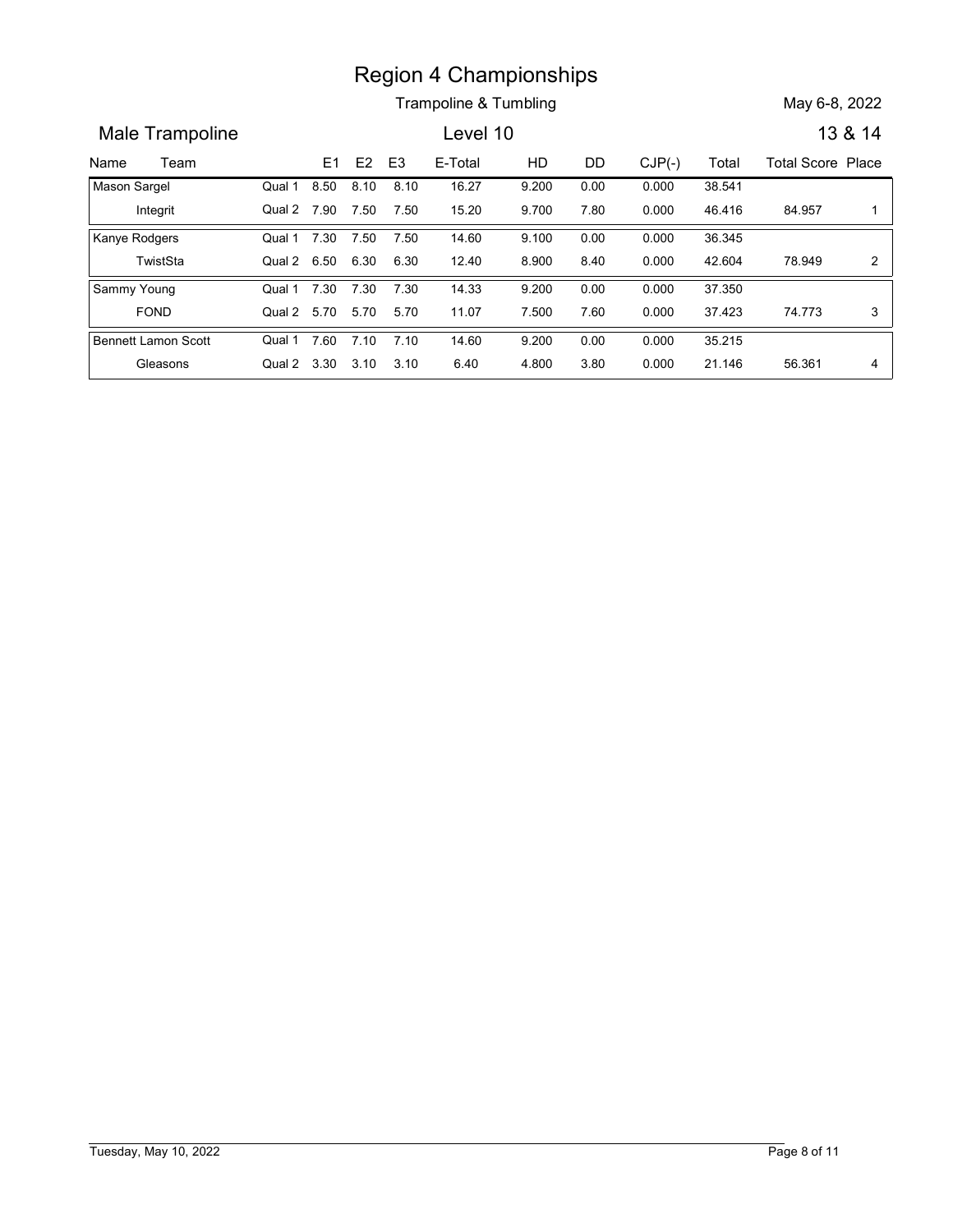|                 |                |      |                | <b>Region 4 Championships</b> |       |           |          |        |                          |              |
|-----------------|----------------|------|----------------|-------------------------------|-------|-----------|----------|--------|--------------------------|--------------|
|                 |                |      |                | Trampoline & Tumbling         |       |           |          |        | May 6-8, 2022            |              |
| Male Trampoline |                |      |                | Level 10                      |       |           |          |        |                          | 15 & 16      |
| Team<br>Name    | E1             | E2   | E <sub>3</sub> | E-Total                       | HD    | <b>DD</b> | $CJP(-)$ | Total  | <b>Total Score Place</b> |              |
| Kiron Rodgers   | 8.60<br>Qual 1 | 8.80 | 8.80           | 17.20                         | 9.400 | 0.00      | 0.000    | 41.203 |                          |              |
| TwistSta        | Qual 2 8.40    | 8.00 | 8.00           | 15.93                         | 9.000 | 8.40      | 0.000    | 47.025 | 88.228                   | $\mathbf{1}$ |
| Derek Ruehl     | Qual 1 8.60    | 8.90 | 8.90           | 17.40                         | 9.000 | 0.00      | 2.000    | 38.016 |                          |              |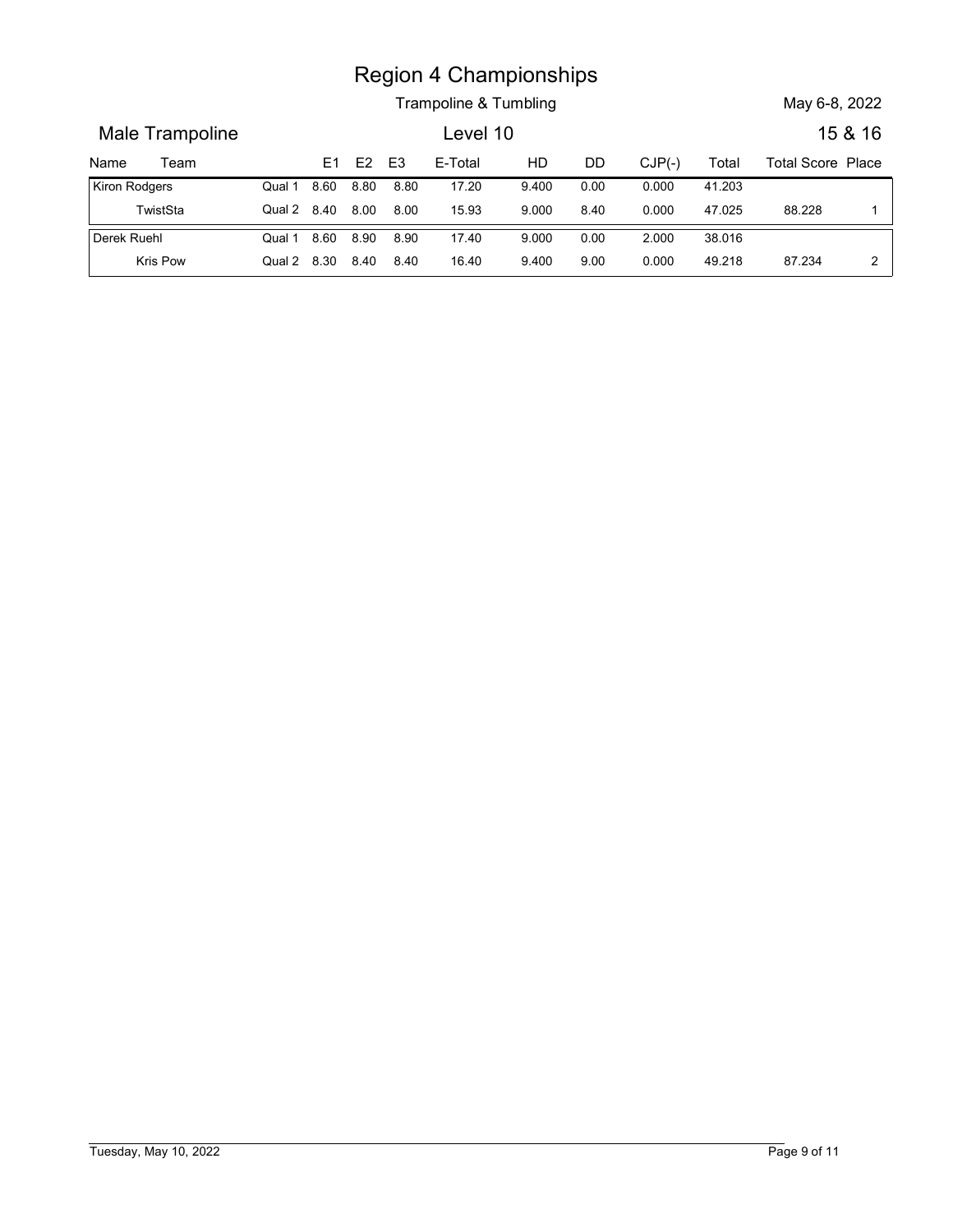Trampoline & Tumbling May 6-8, 2022

Name Team E1 E2 E3 E-Total HD DD CJP(-) Total Total Score Place<br>
Name Team E1 E2 E3 E-Total HD DD CJP(-) Total Total Score Place<br>
Yuvraj Singh Qual 1 9.10 9.10 9.10 18.13 9.900 0.00 0.000 42.528<br>
STLE Qual 2 8.60 8.60 8.60 Male Trampoline **Calculation** Open 17 - 21 E3 E-Total HD DD CJP(-) Region 4 Championships<br>
Trampoline & Tumbling<br>
Open 17 -<br>
9.10 9.10 9.10 18.13 9.900 0.00 0.00 42.528<br>
9.60 8.60 8.60 16.93 8.900 9.10 0.000 49.053 91.582<br>
9.30 8.50 8.50 16.73 9.800 0.00 0.000 49.053 91.582<br>
9.770 7.50 7. STLE Qual 2 Yuvraj Singh Region 4 Championships<br>
Trampoline & Tumbling<br>
Open<br>
17 - 21<br>
9.10 9.10 9.10 18.13 9.900 0.00 0.00 42.528<br>
8.60 8.60 8.60 16.93 8.900 9.10 0.000 49.053 91.582 1<br>
8.30 8.50 8.50 16.73 9.800 0.00 0.000 40.928<br>
8.70 7.50 7.50 42.528 0.000 9.900 91.582 1 0.000 8.900 Qual 1 9.10 9.10 9.10 18.13 9.900  $9.10$   $18.13$   $9.900$   $0.00$   $0.000$   $42.528$ 8.60 16.93 8.900 9.10 0.000 Region 4 Championships<br>
Trampoline & Tumbling<br>
Open<br>
8.30 8.50 8.50 16.73 9.800 0.00 0.000 42.528<br>
8.30 8.50 8.50 16.73 9.800 0.00 0.000 40.928<br>
8.70 7.50 7.50 14.87 9.400 10.80 0.000 40.928<br>
8.70 7.50 7.50 14.87 9.400 10. TCT Qual 2 Cullen Howell **7.70 12.50 12.80 12.80 12.80 12.80 12.87 12.80 12.80 12.80 12.80 12.80 12.80 12.80 12.80 12.80 12.80 12.80 12.80 12.80 12.80 12.80 12.80 12.80 12.80 12.80 12.80 12.80 12.80 12.80 12.80 12.80 12.80 12.80 12.80 12.80 12.80** 40.928 0.000 9.800 89.855 2 9.400 10.80 0.000 48.927 89.855 2 | Qual 1 8.30 8.50 8.50 16.73 9.800 8.50 0.00 7.50 14.87 9.400 10.80 0.000 Region 4 Championships<br>
Trampoline & Tumbling<br>
(Dpen<br>
E1 E2 E3 E-Total HD DD CJP(-) Total Total Score Pl:<br>
9.10 9.10 9.10 18.13 9.900 0.00 0.000 42.528<br>
8.60 8.60 8.60 16.93 8.900 9.10 0.000 49.053 91.582<br>
8.30 8.50 8.50 1 SPARK Qual 2 Jaden Vales **Canada Access Cover 12 Access Cover 12 Access 12 Access 12 Access 12 Access 12 Access 12 Access 12 Access 12 Access 12 Access 12 Access 12 Access 12 Access 12 Access 12 Access 12 Access 12 Access 12 Access 12 Example 6.** Transpoint of Champions and Champions and Champions of Champions and Champions and Champions and Champions and Champions and Champions and Champions and Champions and Champions and Champions and Champions and 39.373 0.000 9.500 47.569 0.000 9.200 Qual 1 8.10 8.40 8.40 16.33 9.500 8.40 16.33 9.500 0.00 0.000 39.373 6.90 14.07 9.200 10.60 0.000 8.80 17.20 17.20 17.20 17.20 17.20 17.30 17.20 17.20 17.20 17.20 17.20 17.20 17.20 17.30 17.30 17.20 17.20 17.30 17.30 17.30 17.30 17.30 17.30 17.30 17.30 17.30 17.30 17.30 17.30 17.30 17.30 17.30 17.30 17.30 17.30 17.30 1 Integrit Qual 2 Brandon Frasure 7.90 7.70 15.67 8.80 86.780 4 39.957 0.000 9.100 86.780 4 0.000 9.000 Qual 1 8.70 8.80 8.80 17.20 9.100 8.80 0.00 7.70 15.67 9.000 8.80 0.000